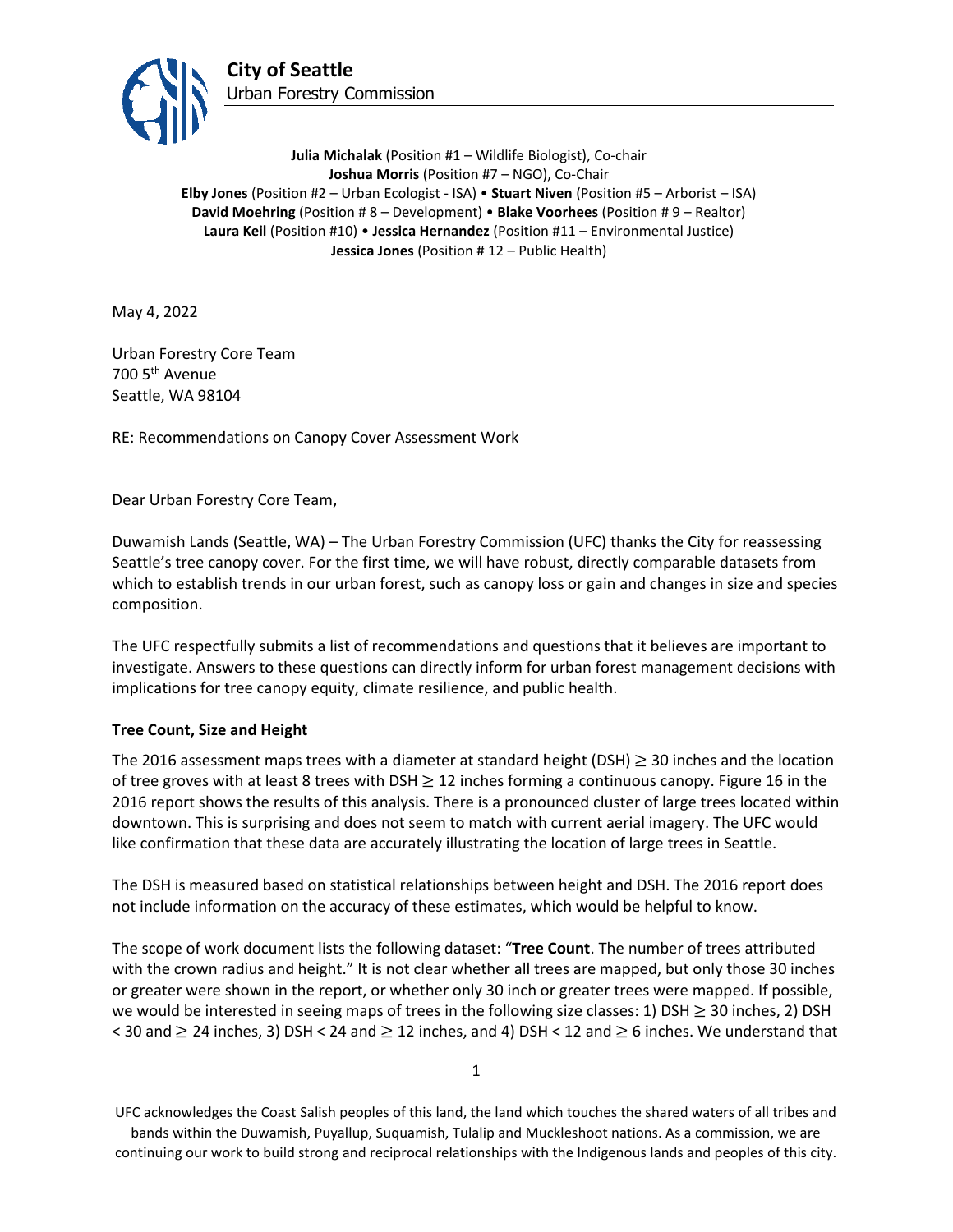these DSH values are estimates based on tree height and not completely accurate. However, LiDAR estimates could be compared to field surveys to estimate accuracy.

The UFC would be interested in seeing tree canopy summaries at different heights. For example, the Washington Department of Fish and Wildlife uses the following height classes in their canopy cover assessment: 0-10', 11-20', 21-50', 51-80', 81-110' and 110-190'. Understanding canopy cover for various height classes will provide information on differently sized trees which provide different types of ecosystem benefits.

The UFC is interested in knowing how the distribution of tree canopy height and tree canopy spread has changed over time. How does this differ based on the geographies of interest (e.g., land use types, census tracts)? Knowing this for all four tree size classes is desirable.

#### **Land use and associated development influence on tree canopy**

This is a very important question and was minimally analyzed in the 2016 report. In the 2016 report, the analysts selected randomized points within different land use types (single family, multifamily, commercial, etc.) and compared canopy cover based on aerial imagery for 2007-2017. The results were not statistically significant as only 10 points were selected from each land use type. Given that LiDAR data is available for both 2016 and 2021, we hope that this analysis can include a substantially larger number of sampling points.

In addition to the land use types that were summarized within the 2016 report, we also recommend further differentiating between different types of development that occur on single family parcels:

- o Single family to new single-family house
- o Single family to multi-family development
- $\circ$  Single family to new attached accessory dwelling units/detached accessory dwelling units with existing or new single-family house

We suggest focusing on single family (i.e., neighborhood residential) developments as these are the parcels with the greatest current canopy coverage and the greatest potential for canopy loss through the development process. Focusing on single family would allow for a more detailed assessment of the degree of canopy loss/retention depending on the type of development.

Within all land use types, there is a need to compare before and after for a sample of parcels with no development to establish a baseline level of change.

### **Land suitable for planting**

Identifying how much land is available for planting is of interest to the UFC. We are particularly interested in the availability of plantable land on public lands. Figure 5 in the 2016 report shows an image of "Potential Tree Canopy." It is not clear how this was calculated from the report or what it represents. There is no summary of "potential tree canopy" by census tract or land use type, which would be useful. We would like to know what the relative potential for increasing tree canopy cover is within these different jurisdictions with a particular interest in equity focus locations, public lands, and locations with the potential to provide off-site mitigation.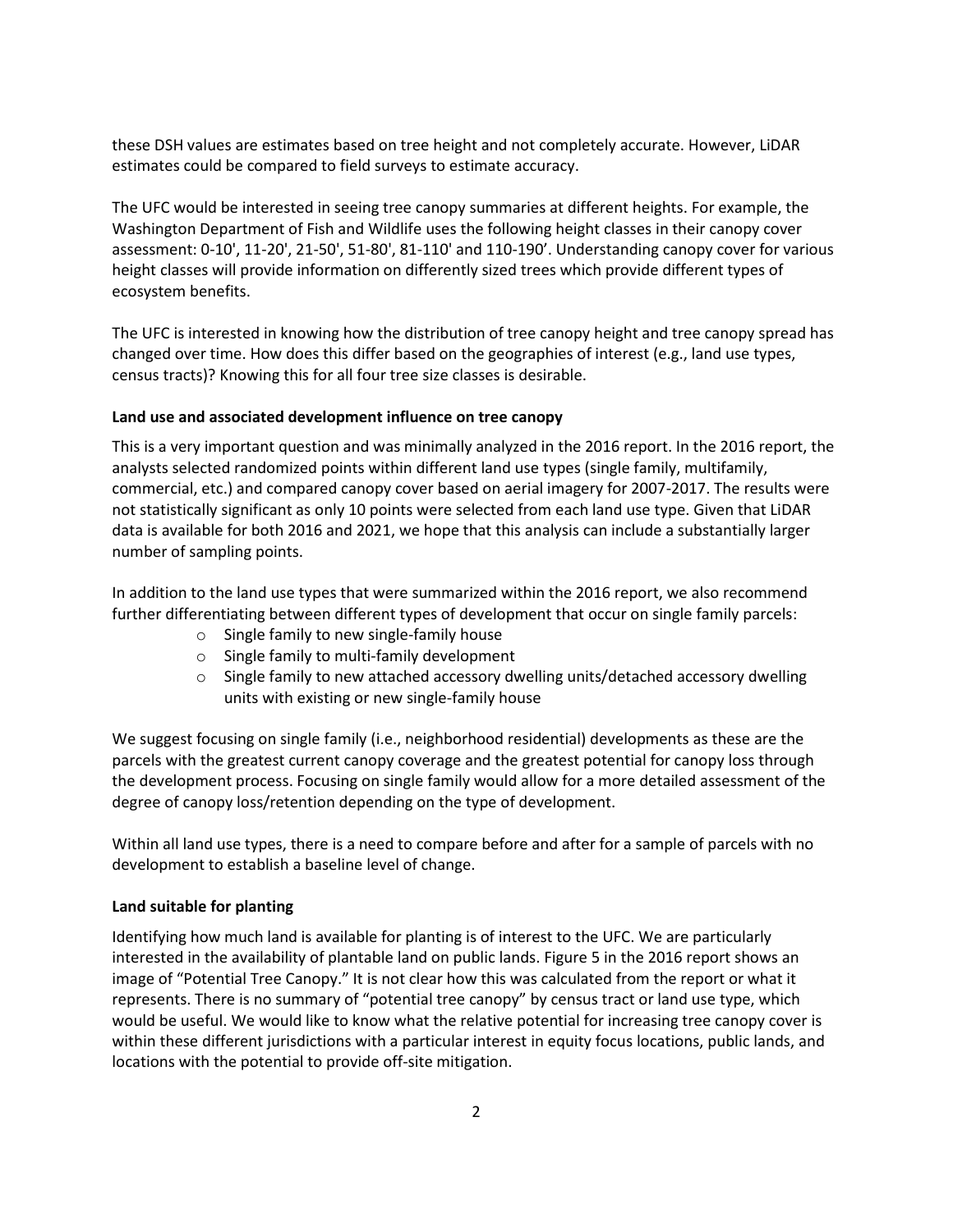### **Forest Patch Model**

The scope of work mentions implementing a Forest Patch Model, which was not included in the 2016 report. The UFC believes that a forest patch analysis is important for understanding the configuration of the urban forest including the distribution of large, medium, and small forest patches. This configuration has significant implications for wildlife habitat suitability.

### **Ecosystem services**

The scope of work mentions an Ecosystem Service Analysis for both urban heat island and stormwater runoff. The 2016 report includes an analysis of urban heat island effects, but not stormwater runoff. Stormwater runoff has significant implications for salmon habitat quality and Puget sound water quality. The UFC would like to see an analysis of stormwater runoff in the 2022 report in addition to the urban heat island effects. We would also be interested in estimates of soil carbon storage and above ground biomass storage.

## **Recommended Geographies of Interest**

The UFC is interested in seeing changes in tree canopy, number of trees, tree size, and forest patch size by different "geographies of interest" (i.e., zoning, ownership, neighborhood, etc.). Specifically, we recommend summaries based on the following:

- Zone [need to identify which zoning types and how to group]
- Urban centers, hub urban villages, residential urban villages, manufacturing/industrial areas, remainder of city.
- Landownership/jurisdiction: Private versus public, and break public down by department jurisdiction (Parks, SDOT, etc.).
- Right-of-way analyzed separate from other land use types
- Special areas of interest: EEIs, SDOT street tree management units, Urban Forest Management Units, schools, riparian areas.
- Industrial buffer zones? (i.e., the buffer areas between industrial and residential zones)
- Undeveloped rights-of-way/street ends
- Highways and other high-traffic transportation corridors

# Additional questions of interest

- How much canopy loss (if any) are we seeing on private property without redevelopment? This would help us quantify tree canopy loss on private property over time outside the development process due to aging, hazard, views, gardens, etc.
- How has tree cover changed in buffer areas surrounding parks? Tree canopy in the "matrix" surrounding a protected natural area can help buffer edge effects and "soften" the matrix between protected areas. In addition, trees lining streets leading to parks improves the experience of walking to the park.
- How has tree cover changed in priority corridor locations (assuming these exist)?
- For zones that are a priority for tree planting, how does the rate of change in those locations compare to the rate of change overall or in non-priority planting locations?
- How has canopy changed in areas with zoning changes implemented?